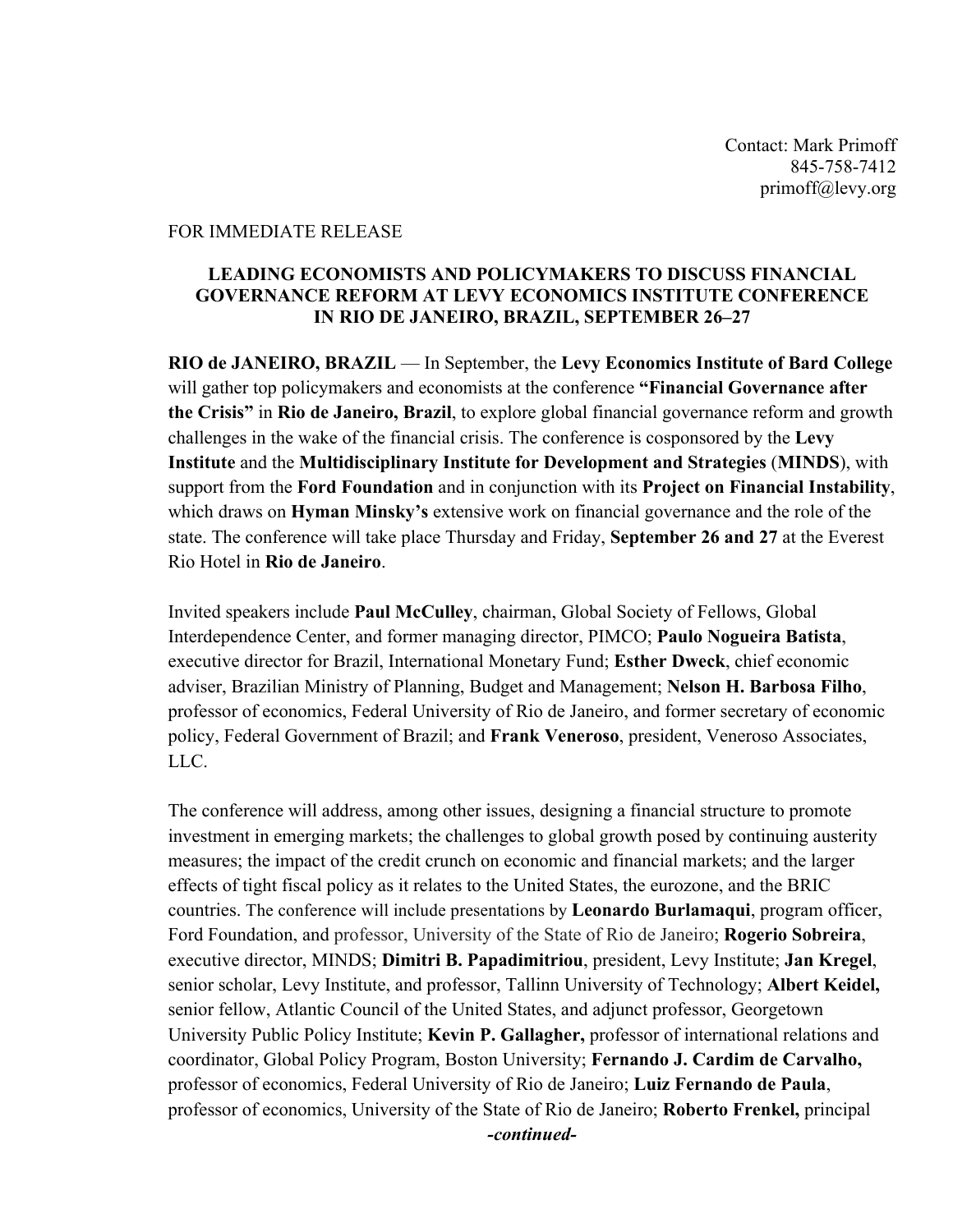research associate, Center for the Study of the State and Society (CEDES); **Luiz Carlos Bresser-Pereira,**  emeritus professor, Getulia Vargas Foundation; **José Gabilondo,** professor of law, Florida International University; **Katharina Pistor**, professor of law, Columbia Law School; **L. Randall Wray,** senior scholar, Levy Institute, and professor, University of Missouri–Kansas City; **Éric Tymoigne,** research associate, Levy Institute, and professor, Lewis & Clark College; **Martin Rapetti,** researcher, CEDES; and **Felipe Rezende,** professor of economics, Hobart and William Smith Colleges.

The **Levy Economics Institute of Bard College**, founded in 1986 through the generous support of the late Bard College trustee Leon Levy, is a nonprofit, nonpartisan, public policy research organization. The Institute is independent of any political or other affiliation, and encourages diversity of opinion in the examination of economic policy issues while striving to transform ideological arguments into informed debate.

The **Multidisciplinary Institute for Development and Strategies** (**MINDS**) is a network in which historical analysis, economic sociology, institutional, evolutionary, and Post-Keynesian economics are building blocks to forge a comprehensive (interdisciplinary) understanding of globalization in both its sources and its effects, and by convergent approaches in the fields of economics of innovation, competition and new regulatory devices, comparative institutional analysis, conflict sociology, business organization and strategy, macrofinance, the developmental state as a key player, international organizations, and social inclusion strategies and policies.

The **Ford Foundation** is an independent, nonprofit grant-making organization. For more than half a century it has worked with courageous people on the frontlines of social change worldwide, guided by its mission to strengthen democratic values, reduce poverty and injustice, promote international cooperation, and advance human achievement. With headquarters in New York, the foundation has offices in Latin America, Africa, the Middle East, and Asia.

### **Preliminary conference program:**

### *Financial Governance after the Crisis*

## **Thursday, September 26**

| $9:00-9:20$ a.m.      | <b>Opening: Reforming Global Financial Governance</b>                                                                                           |
|-----------------------|-------------------------------------------------------------------------------------------------------------------------------------------------|
|                       | Leonardo Burlamaqui, Program Officer, Ford Foundation; Professor,<br>University of the State of Rio de Janeiro                                  |
|                       | Rogerio Sobreira, Executive Director, MINDS                                                                                                     |
|                       | Dimitri B. Papadimitriou, President, Levy Institute                                                                                             |
| $9:30-10:45$ a.m.     | <b>Keynote</b>                                                                                                                                  |
|                       | Paul McCulley, Chairman, Global Society of Fellows, Global<br>Interdependence Center; formerly, Managing Director, PIMCO                        |
| 11 a.m. $-12:30$ p.m. | <b>Brazilian Growth Prospects in the Global Context</b>                                                                                         |
|                       | <b>Albert Keidel, Senior Fellow, Atlantic Council of the United States; Adjunct</b><br>Professor, Georgetown University Public Policy Institute |
|                       | Esther Dweck, Chief Economic Adviser, Ministry of Planning, Budget and<br>Management, Brazil                                                    |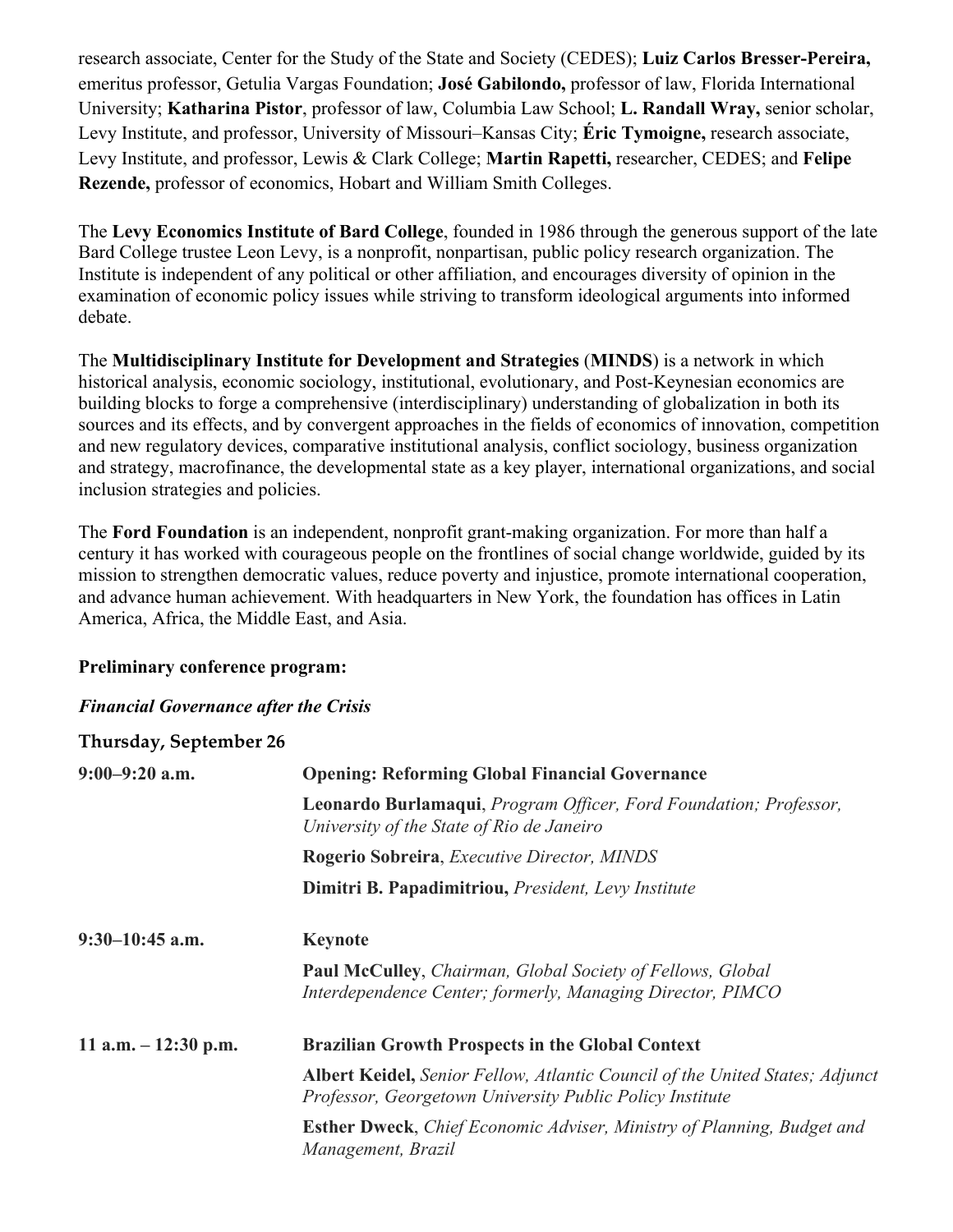| $12:30-1:30$ p.m.       | Paulo Nogueira Batista, Executive Director for Brazil, International<br>Monetary Fund                                                                             |
|-------------------------|-------------------------------------------------------------------------------------------------------------------------------------------------------------------|
| $1:30-3:00$ p.m.        | Lunch                                                                                                                                                             |
| $3:00 - 5:00$ p.m.      | <b>Governance of International Capital Flows (Capital Controls)</b>                                                                                               |
|                         | Kevin P. Gallagher, Professor of International Relations and Coordinator,<br>Global Policy Program, Boston University                                             |
|                         | Fernando J. Cardim de Carvalho, Professor of Economics, Federal<br>University of Rio de Janeiro                                                                   |
|                         | <b>Luiz Fernando de Paula, Professor of Economics, University of the State of</b><br>Rio de Janeiro                                                               |
| $5:15-7:15$ p.m.        | <b>Governance for Development: Capital Flows, Exchange Rates, and</b><br><b>Emerging Market Development Strategies after the Crisis</b>                           |
|                         | Nelson H. Barbosa Filho, Professor of Economics, Federal University of<br>Rio de Janeiro; formerly, Secretary of Economic Policy, Federal Government<br>of Brazil |
|                         | <b>Roberto Frenkel, Principal Research Associate, Center for the Study of the</b><br><b>State and Society (CEDES)</b>                                             |
|                         | Luiz Carlos Bresser-Pereira, Emeritus Professor, Getulia Vargas<br>Foundation                                                                                     |
| Friday, September 27    |                                                                                                                                                                   |
| $9:00-10:30$ a.m.       | Law and Finance: Governance of Financial Innovations after the Crisis                                                                                             |
|                         | José Gabilondo, Professor of Law, Florida International University                                                                                                |
|                         | Katharina Pistor, Professor of Law, Columbia Law School                                                                                                           |
| 10:45 a.m. $-1:00$ p.m. | Minsky Perspectives and Proposals to Improve Stability in the<br><b>Financial System</b>                                                                          |
|                         | Jan Kregel, Senior Scholar, Levy Institute; Professor, Tallinn University of<br>Technology                                                                        |
|                         | L. Randall Wray, Senior Scholar, Levy Institute; Professor, University of<br>Missouri-Kansas City                                                                 |
|                         | Eric Tymoigne, Research Associate, Levy Institute; Professor, Lewis &<br>Clark College                                                                            |
| $1:00-2:30$ p.m.        | Lunch                                                                                                                                                             |
| $2:30-4:00$ p.m.        | Minskyan Analysis of Emerging Markets' Financial Stability:<br><b>Implications for Development</b>                                                                |
|                         | <b>Martin Rapetti, Researcher, Center for the Study of the State and Society</b><br>(CEDES)                                                                       |